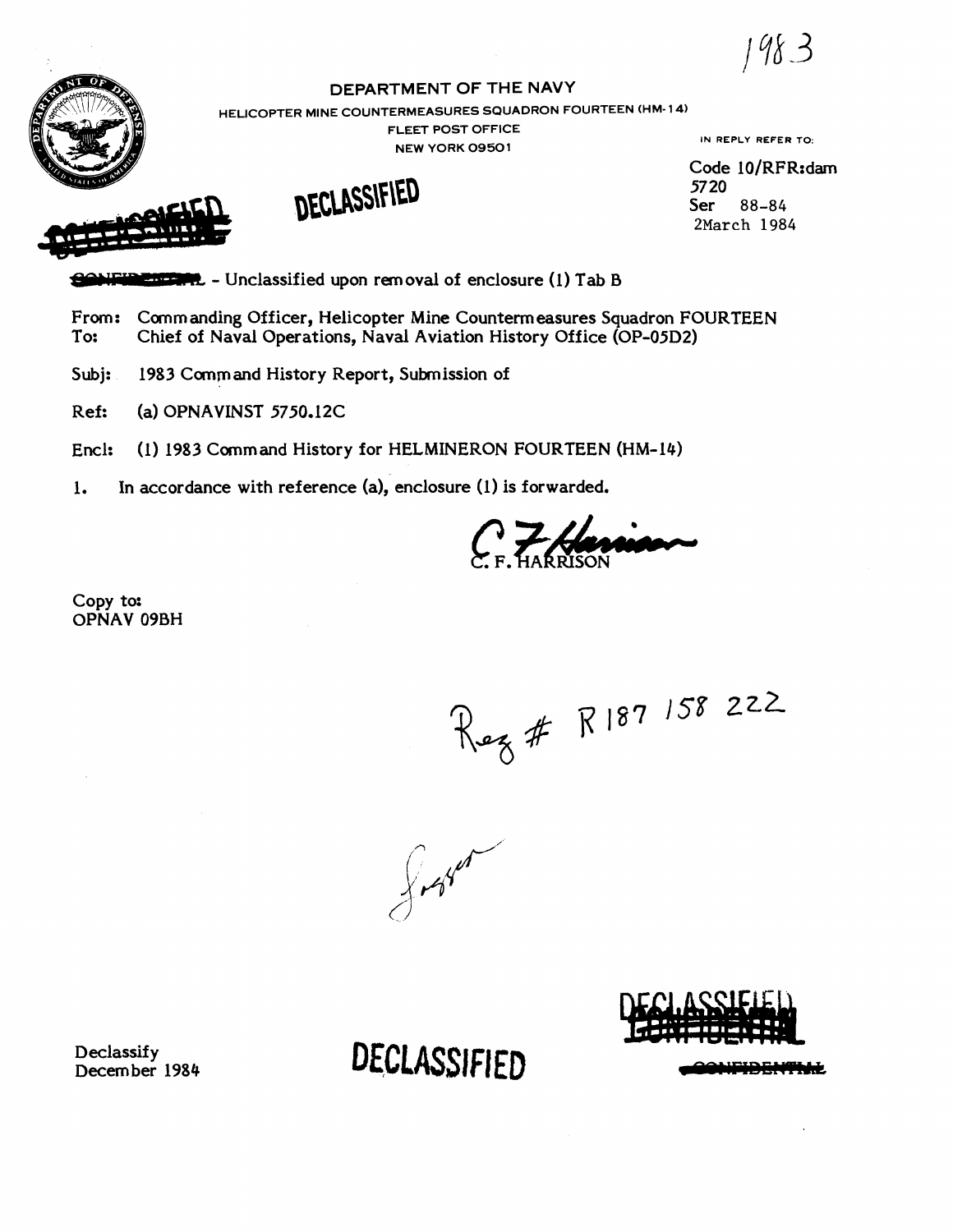### 1983 COMMAND HISTORY FOR HELMINERON FOURTEEN (HM-14)

HM-14 is assigned to Helicopter Tactical Wing ONE at NAS Norfolk, Va. The squadron is capable of rapid deployment and can operate from either aviation capable vessels or shore bases to carry out its primary mission of airborne mine countermeasures (AMCM). During 1983 the squadron was commanded by CDR M. G. STEEN and CDR C. F. HARRISON.

#### **January**

21 Squadron NATOPS evaluation

### February

18-20 Conducted USS IWO JIMA Mine Readiness Certification 1nspecti8n (MRCI)

### March

13-15 Conducted USS LASALLE MRCI

### April

- 4-6 Advance Party of 1 Officer, 8 Enlisted sent to USS TRIPOLI for advance liaison for WESTPAC deployment.
	- 8 CNO Safety Award and Battle E Award presented by COMNAVAIRLANT
- 11-13 Admin/MCM advance party of 2 Officer, 6 Enlisted sent to USS TRIPOLI
	- 13 3 Squadron Aircraft launched for ferry to NAS North Island
	- 14 3 Squadron Aircraft launched for ferry to NAS North Island
- 16-20 C-141/C-5 airlift to NAS North Island, CA.
	- 18 All squadron aircraft arrived North Island
	- 22 Conducted MRCI USS OGDEN (LPD-5)
	- 27 Underway to Hawaii onboard USS TRIPOLI (LPH-10)

### *May*

- 16-19 HM-14 partially offloaded NAS Barbers Pt. Hawaii to conduct MK-103 operations
	- 23 Underway to Okinawa, Japan

#### June

- 7 Arrived Buckner Bay Okinawa, Japan
- 8-11 Exercise Valiant Blitz
	- 11 HM-14 Change of Command: CDR C. F. HARRISON relieved CDR M. G. STEEN
	- 12 Underway to Subic Bay, R. P.

### 2 Enclosure (I)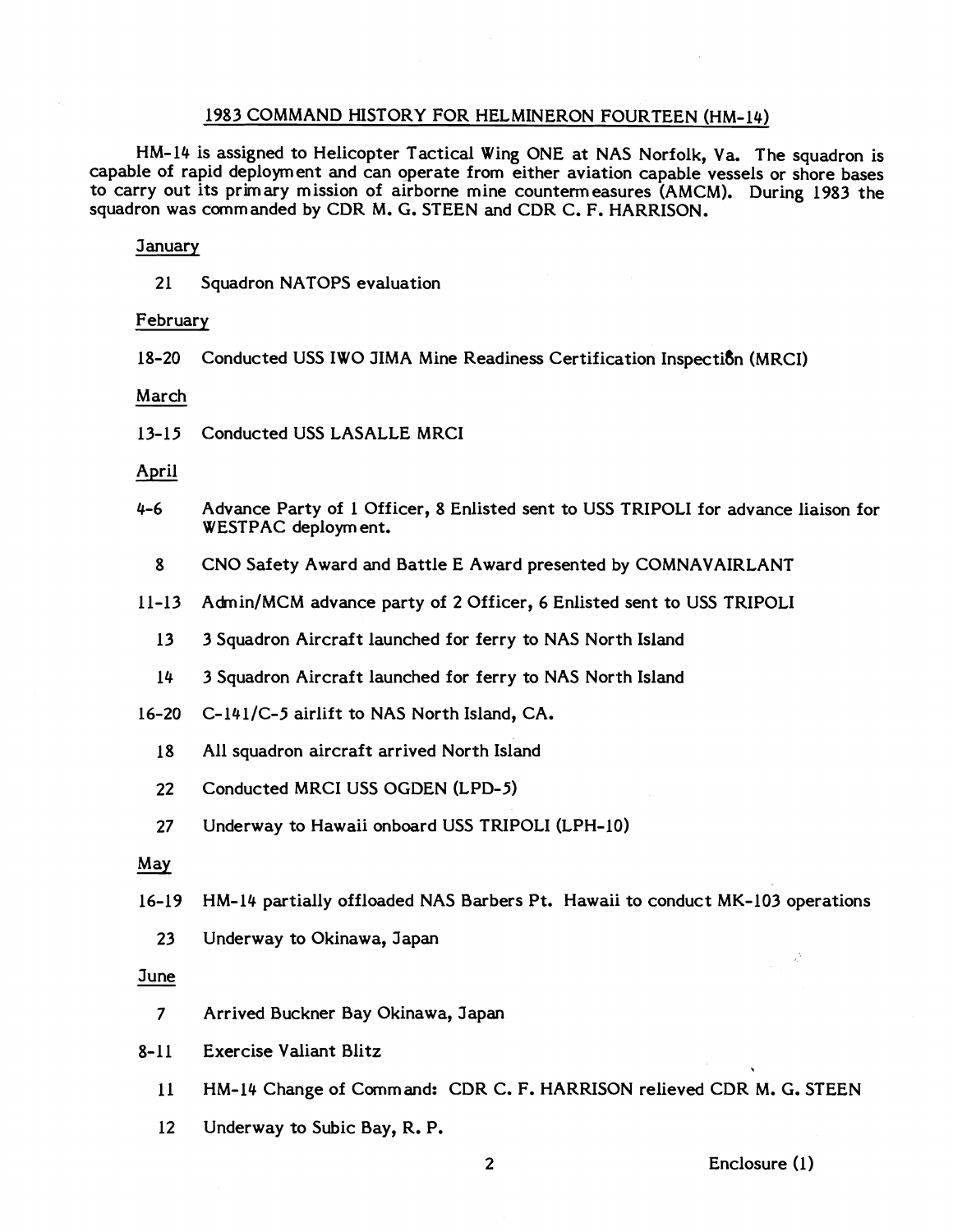- 15 Arrive Subic Bay, R. P., commenced offload to NAS Cubi Pt.
- 23 Aircraft static display for COMNAVUSPHIL
- 28 Participated in Combat SAREX, Zimbales R.P.<br>July

- 5-7 Exercise Battleweek 83-2
- 13-18 Enroute pvst Hong Kong, typhoon evasion to Okinawa, Japan
	- 18 HM-14/TRIPOLI/CTF-76/MAG 36/III MAF dual loadout conference White Beach, Okinawa, Japan
	- 19 Enroute pvst Hong Kong
- 22-24 HM-14 pilots/aircrew observe JMDSF Mutsu Bay annual MINEX
- 26-27 AMCM OPS Subic Bay, R. P.
	- 28 Enroute Okinawa, Japan
	- 30 Arrive Okinawa commence partial offload of AMCM equipment and vehicles

### August

- 1 Enroute Korea
- 2-3 Tsushim a Straits Dangerous Front Lead Through
- 4-10 Exercise Valiant Usher 83-8K
	- 14 Enroute Okinawa, Japan
	- 16 Arrive Okinawa, onload AMCM equipment, enroute Subic Bay, R. P.
	- 20 Arrive Subic Bay, R. P.
- 22-24 Mid-Cruise Corrosion Inspection conducted by COMFAIRWESTPAC
	- 25 Participated in SAR Operations in South China Sea
- 25-31 MRCI work ups

### September

- 1-3 HM-14JTRIPOLI MRCI
	- 4 Backload onboard TRIPOLI
	- 8 Enroute Pusan Korea
	- 12 Offload Pusan, set up Kim hae/Chinhae Korea sites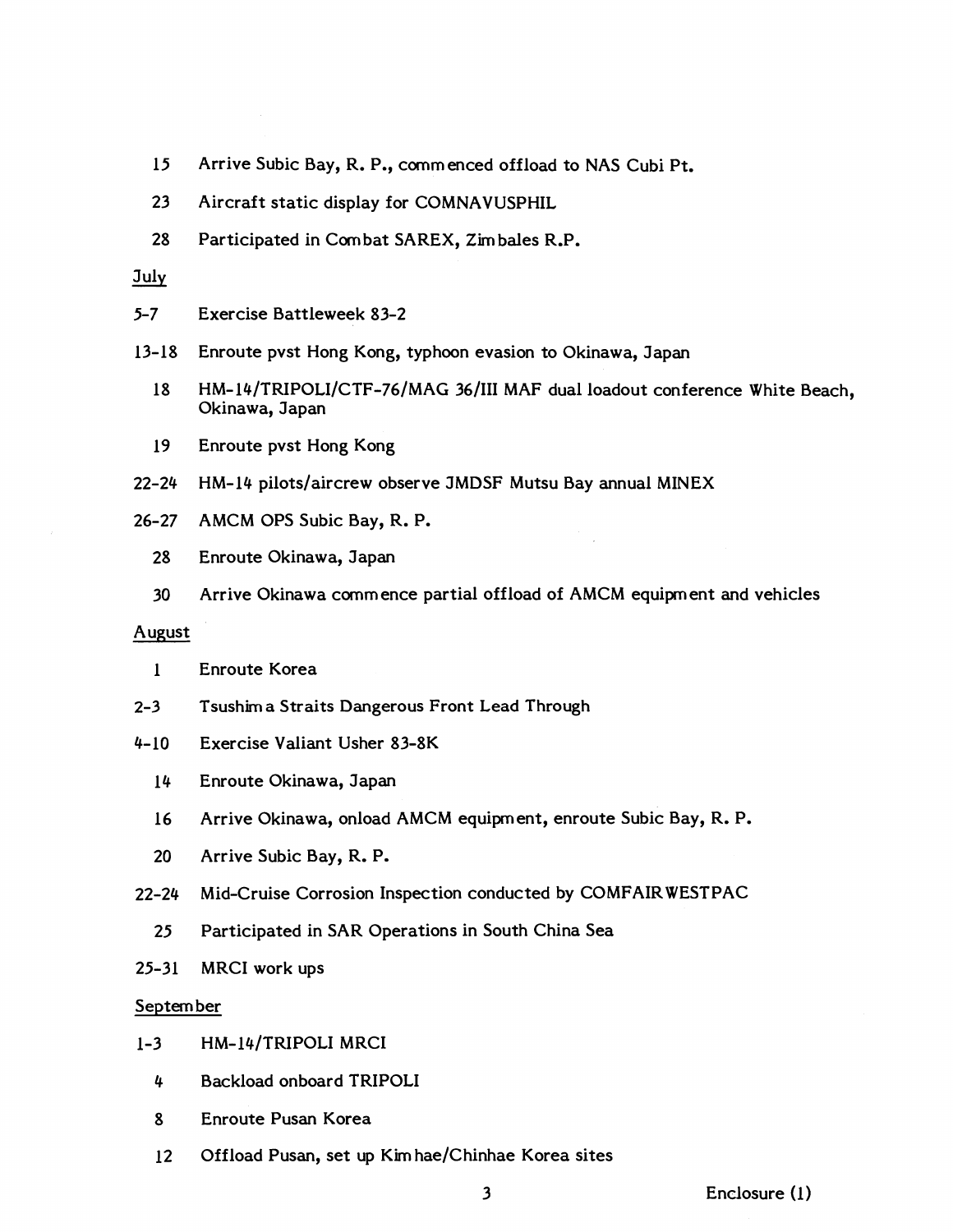- 14 Aircraft static display for ROK Officers
- 15-17 MINEX/EODEX 83-4K Chinhae
- 18-20 Ulsan Korea Exploratory OPS/Redeployment to Pohang
- 22-23 Static display and AMCM demonstration for ROK Officers
- 22-25 Pohang clearance operations
	- 27 All aircraft HURREVAC to Osan AB Korea
	- 30 All aircraft fly aboard TRIPOLI, backload Pohang Korea

## **October**

- 1 Underway for Hawaii
- 14-16 Pvst Pearl Harbor, Hawaii
	- 16 Underway for San Diego, Ca.
	- 22 Fly off five squadron aircraft
	- 23 Arrive San Diego, Ca.
- 24-29 Offload TRIPOLI/C-5/C-141 airlift Norfolk, Va.
	- 24 Commenced squadron post deployment stand down.
	- 25 Five aircraft arrive Norfolk, Va.

### Novern ber

- 2 Sixth aircraft arrived Norfolk, Va.
- 3 Squadron resurn ed Norfolk based operations
- 14-15 Post Cruise Corrosion Inspection
	- 30 Conducted Safety Stand down

### December

- 1-2 Conducted air to air refueling with KC-130 aircraft from VMGR 252
- 7-9 Conducted USS RALIEGH MRCI
	- 8 Held all hands Christmas Party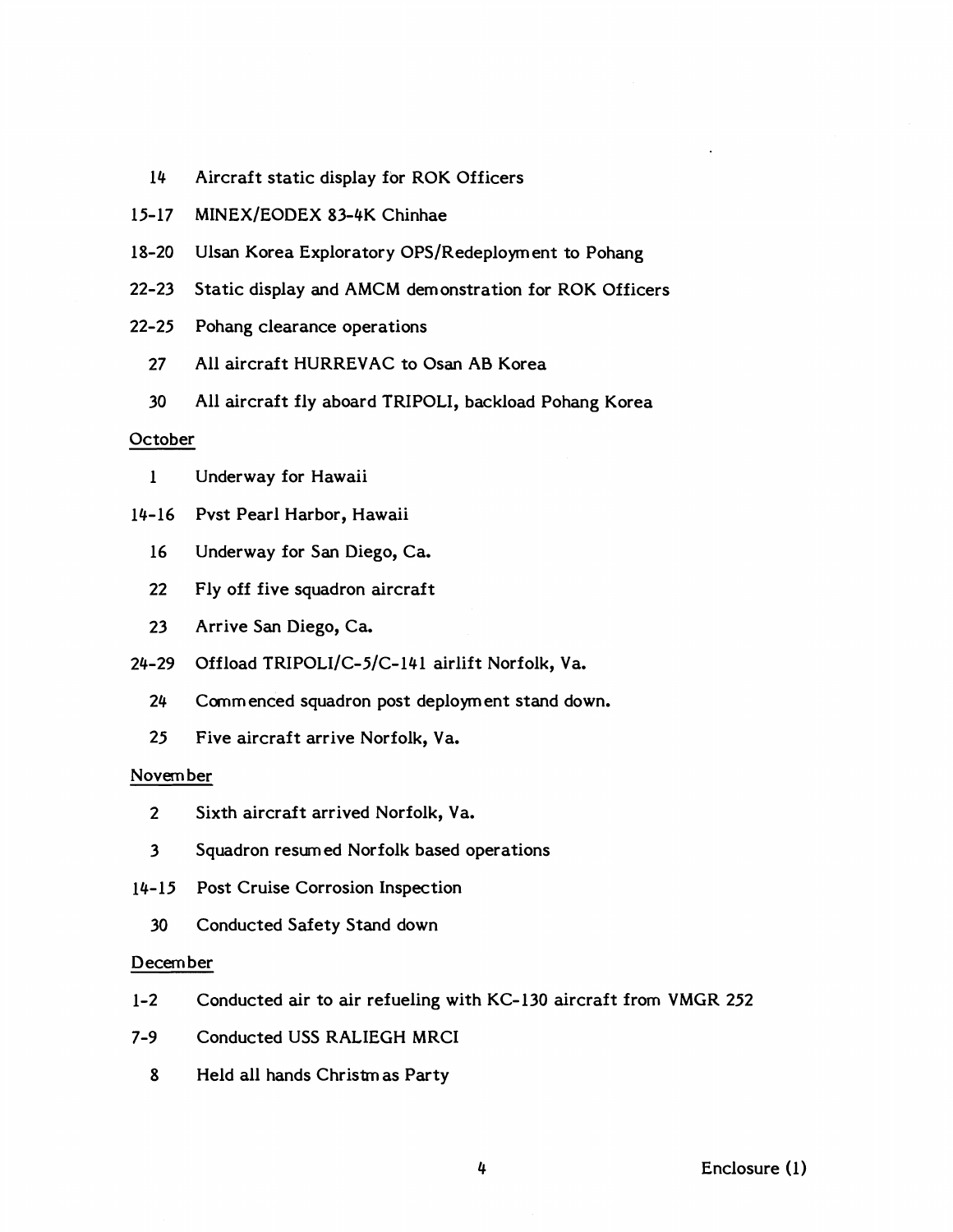### NARRATIVE SUMMARY

### January

This was a slow month operationally as the squadron flew local area training and received its annual NATOPS evaluation given by the RH-53D NATOPS Evaluator.

#### February

In February plans for the upcoming WESTPAC deployment were being made and the necessary preparations for the extensive deployment were in work.

#### March

This month plans were being completed and the pack-up readied for the squadron's departure to the West Coast for deployment while continuing to meet training commitments at home as well as conducting two MRCI's.

#### April

With the aid of Air Force C-5 Galaxies and C-141 Starlifter aircraft the squadron was moved to San Diego in its entirety to board USS TRIPOLI (LPH-10). All 6 squadron aircraft were self-lifted to NAS North Island for departure on 27 April to Hawaii.

#### *May*

While inport Pearl Harbor the squadron concentrated on AMCM work-ups for upcoming exercises. Operations were conducted from NAS Barbers Point until departure for Okinawa, Japan on 23 May.

#### 3 une

This month the squadron participated in the first of many exercises. While anchored in Buckner Bay, Okinawa Ja., the squadron operated in conjunction with the Fleet Marine Force in Exercise Valiant Blitz. At the conclusion of the exercise, the HM-14 Change of Command was held aboard TRIPOLI and CDR. C. F. HARRISON relieved CDR. M. G. STEEN. In attendance was Captain T. A. CLIFT, Commanding Officer of USS TRIPOLI (LPH-10).

### **July**

Following the very successful Battleweek 83-2 at Subic Bay the squadron took the opportunity to conduct training flights and make port visits. Preparations were also begun for the upcoming shore based operations to be conducted in the Republic of Korea (ROK).

#### August

With the commencement of Operation Valiant Usher **83-8K** the squadron was tasked to live and operate in field conditions and operate on a self-sufficient, independent basis: a first for the AMCM community. The squadron also successfully completed its Mid-Cruise Corrosion Inspection.